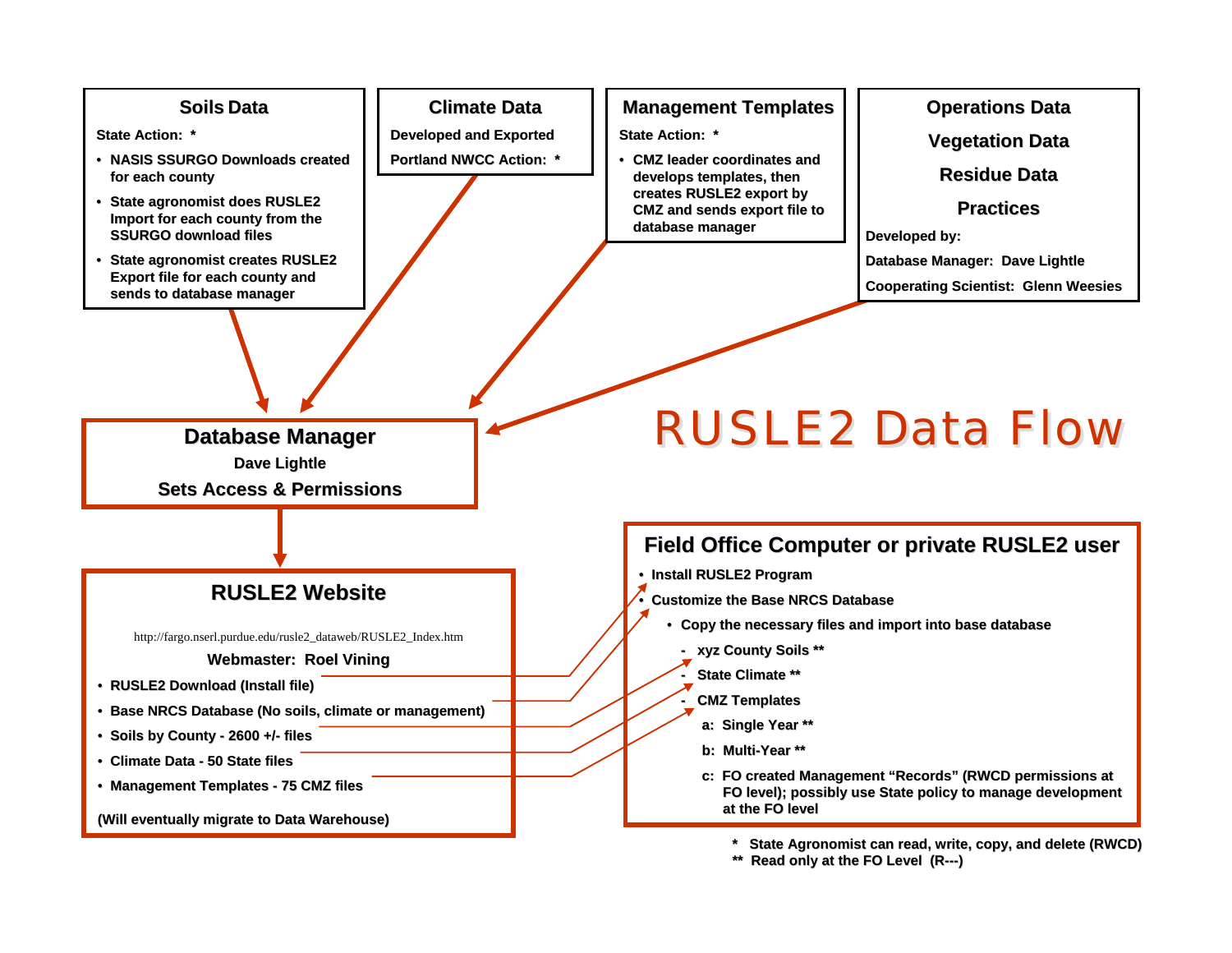## **Status of NASIS Soils Imports to RUSLE2** 12/30/02 **Bright Green = Completed** Carribean area Completed Dull Green = Nearly complete Alaska Completed

Yellow = Partially completed PAC Basin not completed Hawaii not completed

White = Not completed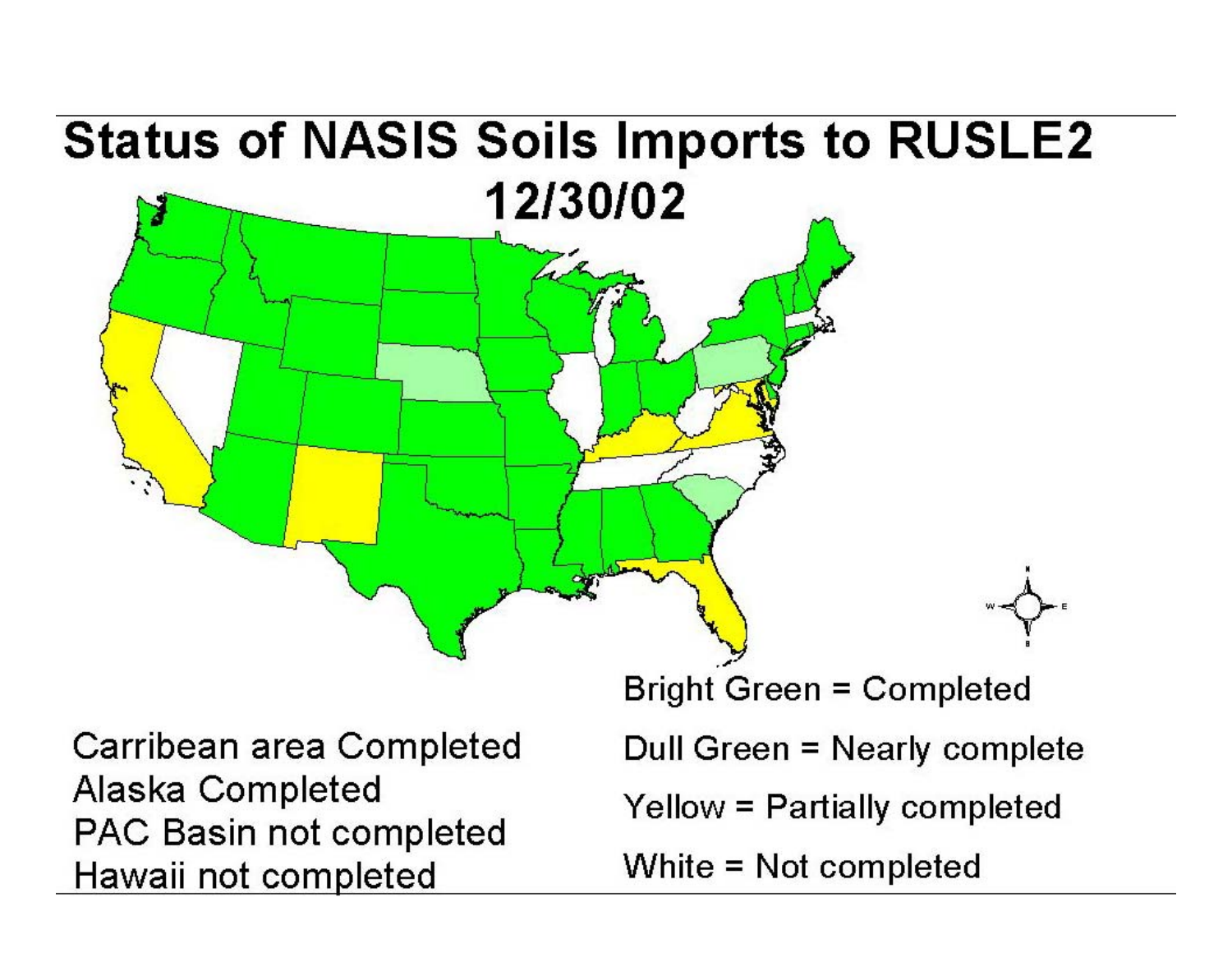## Status of RUSLEZ **Crop Management Templates** 12/30/02



CMZ 72 AK - Incomplete CMZ 73 HI - Incomplete CMZ 74 PB - Partially completed CMZ 75 PR - Complete

Green = Completed Light green = Pending peer review Yellow = Incomplete Red cross hatched = RUSLE2 Not needed